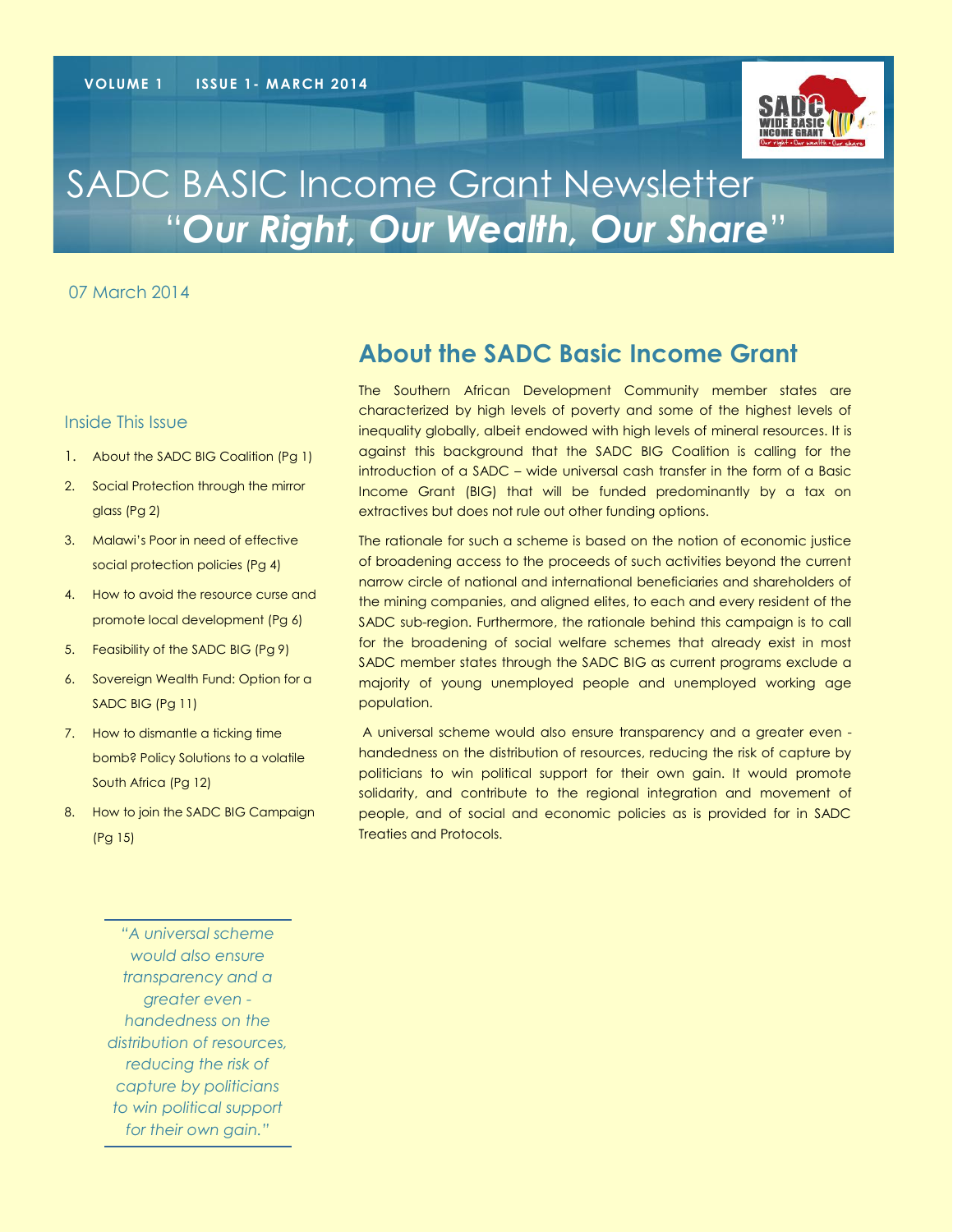

*Mr. Daniel Kumitz is a German sociologist and development and social protection expert. He works for Friedrich Ebert Stiftung(FES) - Zambia and coordinates the regional social protection experts network SASPEN [\(www.saspen.org\)](http://www.saspen.org/).*

### **Social Protection through the mirror glass**

#### **By Daniel Kumitz**

Thankfully social protection has been talked about a lot more recently. But not all parties refer to the same understanding of social protection. Social protection is a rather broad concept and begs clear definition. Social protection is about providing for those in society unable to provide for themselves, the poor, the incapacitated; the unemployed, those not supposed to work, such as children and women during maternity. Social protection thus deals with life's contingencies and provides a floor or safety net to keep people from falling into poverty. Society as a whole is easily able to shoulder burdens, collectively, which could crush the livelihood of individual persons or families. In a capitalist world where individual fortune is often decided by market forces far from our control (often even far from the countries we live in), social protection is thus most relevant in protecting human dignity and the human right to social security.

In low income countries like most of SADC, social protection has become particularly prominent through new poverty reduction programmes, the social cash transfers. This is both an opportunity and a threat. The opportunity is that finally SADC countries may look after their poor and not hide behind trickle-down rhetoric. The threat is that this may herald a set-up where traditional social security in form of social insurance (pension funds, unemployment funds, workman's compensation funds) remains small and limited to formal sector employees, whereas the broad masses in rural areas and informal employment or self-employment are only catered to at minimalist levels with social protection as a disguise for new poverty reduction programmes designed to cushion the worst rather than to provide human rights.

The policy brief "Scoping Social Protection" which I developed for the Platform for Social Protection Zambia attempts to tackle these issues by exploring details of social protection definitions and analysing conceptual and policy frameworks. Indeed, many arguments abound where to draw the line for social protection.

The ILO has defined nine minimum standards in Convention 102 of 1952 to deliver livelihood and income protection in eight cases of need (contingencies of the lifecycle): sickness (2 standards, treatment and income protection), childhood, unemployment, old age, employment injury, parenthood, maternity, invalidity/disability and widow-hood/ orphan-hood. More recently in the ILO Recommendation 202 of 2012, "Global Floors of Social Protection" four minimum guarantees have been prescribed, regarding children, the able-bodied unemployed, non-able bodied persons and persons with disabilities and the elderly, all of whom are to have income security. As a cross-cutting guarantee, everybody (not just the above groups) is to enjoy access to essential healthcare. This seems less than the 9 minimum standards of 1952, but the Recommendation specifically defines the guarantees as a floor, a bottom line. As such, a floor is a beginning or first step on the social protection staircase. The first goal is horizontal expansion to cover everyone (a situation we in the SADC are further away from than near), after which vertical expansion is to improve and add benefits.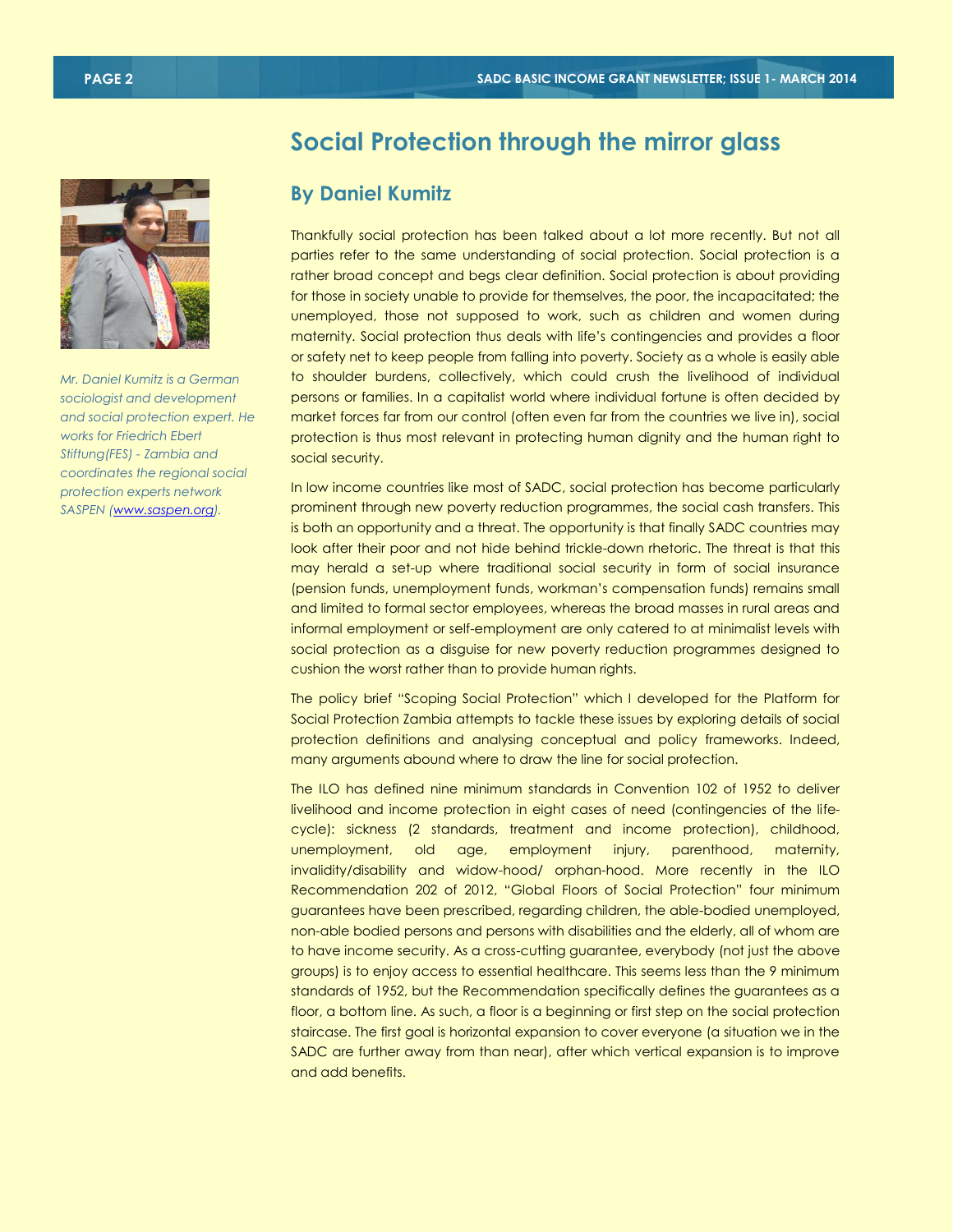*"A rights-based approach considers recipients as clients rather than beneficiaries, expects no gratitude, but selforganization for social dialogue and places the duty on the state to ensure that every individual is duly protected, rather than targeting artificially defined target groups."*

The transformative model of social protection by Rachel Sabates-Wheeler and Stephen Devereux considers social justice the overarching objective and outcome of social protection. It combines safety nets and springboards. Provision is immediate and helps people in need (social assistance), whereas prevention as social insurance prepares help in advance. Together the two form a safety net to keep people out of poverty. Promotion and transformation add a springboard to escape economic poverty and vulnerability altogether, by providing agricultural support, women's empowerment, microfinance or minimum wages. In this, transformative effects change the very social structures that produce poverty in the first place. For example, adequate maternity protection empowers mothers to overcome gender discrimination in other parts of life.

Ultimately, the main dividing line between frameworks is whether they view social protection as a tool to assist those who are in need or as the human right to social security (Article 22 of the Universal Declaration of Human Rights of 1948). A rightsbased approach considers recipients as clients rather than beneficiaries, expects no gratitude, but self-organization for social dialogue and places the duty on the state to ensure that every individual is duly protected, rather than targeting artificially defined target groups. While supposedly simple matters such as child and maternal mortality remain breathtakingly high in our region and need to be eradicated with broad measures, in all the efforts to bring social protection systems to our countries, we should also consider visions that see the potential of social protection to transform the very world that creates poverty and vulnerability in the first place. Social protection, then, is not an emergency relief for the world crisis in human welfare, but rather a vehicle towards a better world.



The full publication of this article was developed to assist the Zambian policy process for the new National Social Protection Policy in collaboration of Platform for Social Protection Zambia and Friedrich Ebert Stiftung.

It can soon be downloaded from [www.pspzambia.org](http://www.pspzambia.org/) and [www.fes-zambia.org](http://www.fes-zambia.org/) or requested from the author a[t daniel.kumitz@fes-zambia.org](mailto:daniel.kumitz@fes-zambia.org)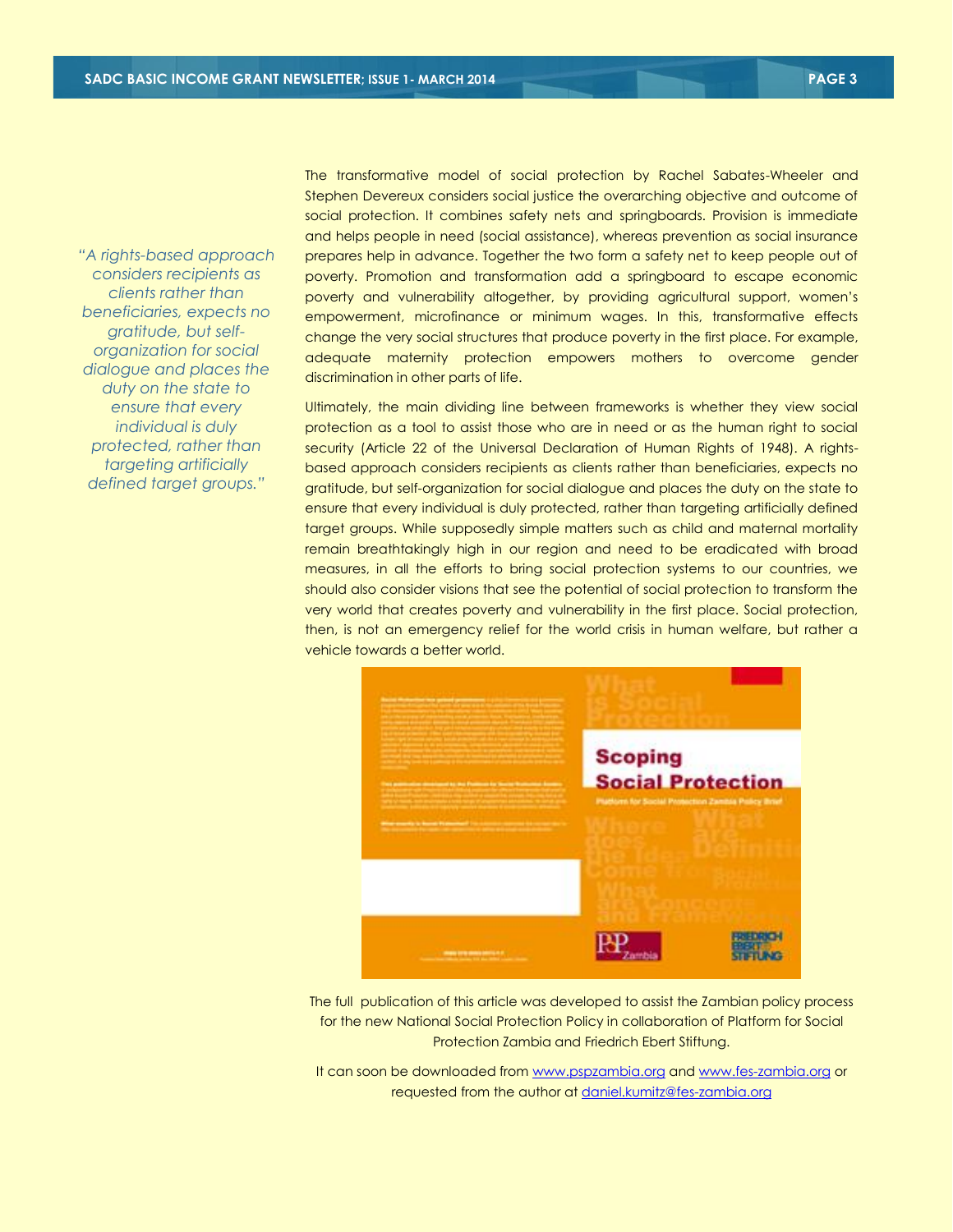

*Mr. Mathias Burton Kafunda heads the Economic Justice and Good Governance portfolio at the Centre for Social Concern-Malawi. He writes on a broad range of subjects for national newspapers, magazines and journals, and continues to ensure different policy makers and advocates are advantaged by his policy analysis skills.*

## **Malawi's Poor in need of effective social protection measures**

### **By Mathias Burton Kafunda**

Malawi's population is estimated at 14.8million. More than 46 percent of the country´s population is younger than 25 years old. Malawi´s real GDP growth has averaged about 7 percent since 2005, with a peak of 9.7 percent in 2008, and decreased to 2.5% in 2013. Nearly two-thirds of the population still subsists on less than US\$1.25 per day.

It has been recognized that the programmes being implemented by Government and major stakeholders designed to achieve sustainable economic growth and development have neither in the short nor in medium term translated into improved quality of life for the ultra and moderately poor.

The process of economic growth and development, due to its complex and competitive nature has invariably excluded a certain sector of the population from taking full advantage of the benefits of economic growth. As a result, most of the excluded people remain poor and live in abject poverty, destitution and squalor.

In Malawi, while urban poverty continues to rise at an increasing rate, however, Malawi's poor and destitute are mostly found in the rural areas where they are engaged in agriculture and other informal economic activities. Many of them rely on the complex traditional social network for social protection. But the continued weakening of extended family support in the face of harsh economic realities and rapid rate of urbanization means many people including children, the elderly and the disabled, are left to struggle for survival. Despite some period of relatively high economic growth in the country, the majority of the people still lack social protection. Social protection exists for only a tiny fraction of the population working in the formal segment of the economy including those employed in the public sector and a few others in the private formal sector. The sections of the population who desperately need social protection are those who do not have access to it.

#### **Previous Social Protection Measures**

The policy makers in Malawi have for long recognized that managing poverty and vulnerability is essential for pro-poor growth and that social protection policy and concrete actions in this regard are essential especially for Malawi's rural societies where the majority of people are poor. However, policy makers seem to understate the fact that social protection is an investment that the country cannot afford not to make. In Malawi, government together with other stakeholders, have previously developed several safety net programmes and social protection measure to address the various risks affecting the most vulnerable groups. These have included the National Safety Nets Strategy in 2000 and the National Safety Nets Programme (NSNP) under the Malawi Poverty Reduction Strategy in 2002. The National Safety Nets Programme consisted of four sub programmes: the Public Works Programme, the Targeted Nutrition Programme, the Targeted Inputs Programme and Direct Welfare Transfers Programme.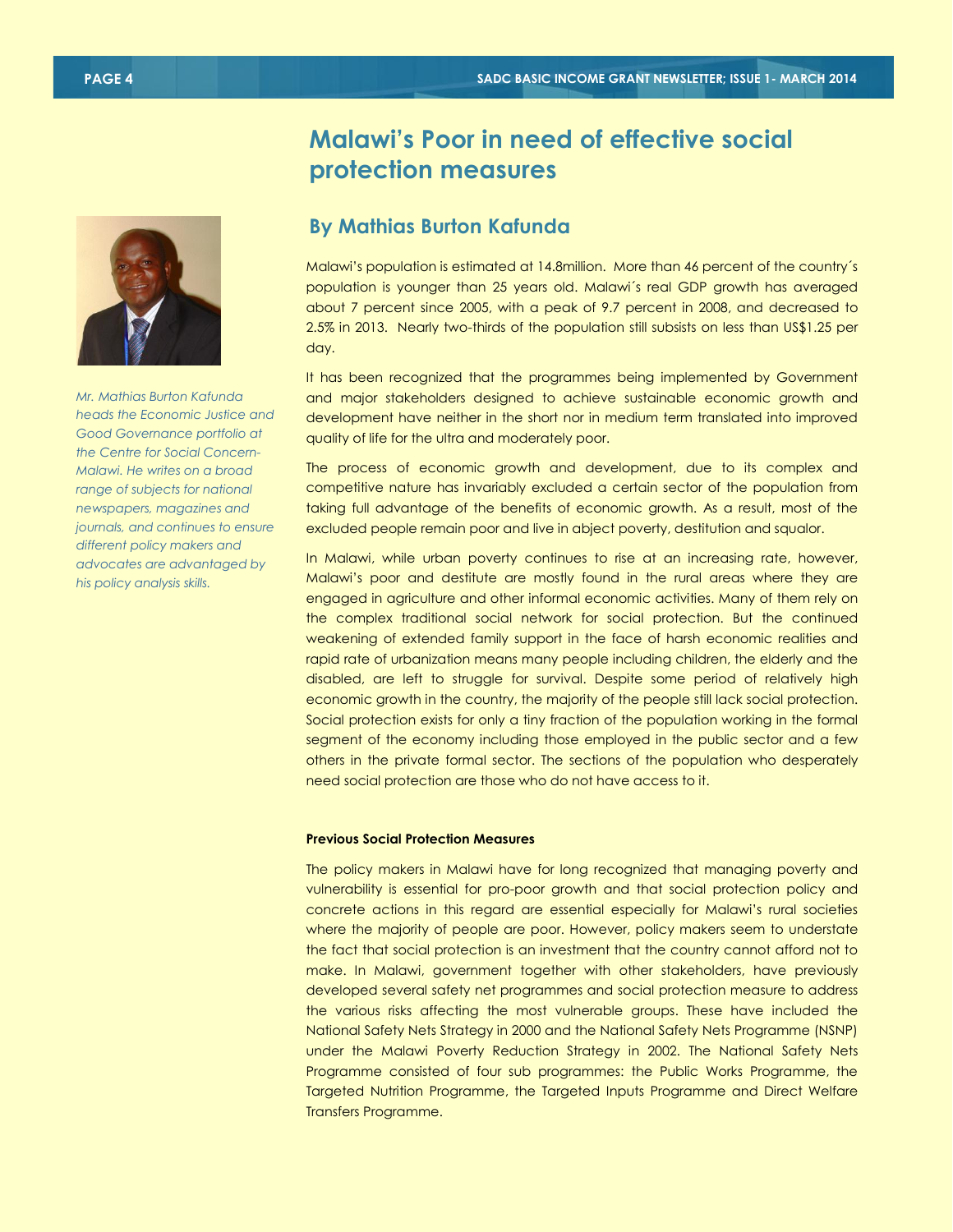*"….when it comes to social protection policy and measures in Malawi, it could be said that the country is caught in a viscous circle of ill-conceived policy decisions and malfeasance such as poor allocations of resources, and inefficient delivery systems that don't convert intentions and policies, efficiently, into actions…."*

Despite implementing an increasingly diverse range of safety net and social protection measures, levels of poverty and vulnerability in Malawi remain extremely high; the evidence that vulnerability is rising rather than falling suggests that these interventions have not been adding up. Such occurrences of policy failure have worsened the vulnerability position of the ultra and moderately poor. One reason for this is the uncoordinated and patchy nature of the policy and social protection instruments which were further aggravated by insufficient commitment by implementers and poor funding. In fact when it comes to social protection policy and measures in Malawi, it could be said that the country is caught in a viscous circle of ill-conceived policy decisions and malfeasance such as poor allocations of resources, and inefficient delivery systems that don't convert intentions and policies, efficiently, into actions that could make a positive impact on the vulnerability position of the ultra and moderately poor.

#### **Learning from previous Failures?**

For 2 years since 2010, the government had been consulting stakeholders on social protection with the view of developing a comprehensive and responsive social protection policy that would guide intervention that protect vulnerable Malawians against livelihood shocks and life-cycle stages. By 2012 the government had developed the National Social Support Policy that encompasses public and private programmes which aim at providing income and consumption transfers, to protect the poor against vulnerabilities and to enhance their social status and rights. The policy is however bound to face several challenges and barriers in the course of implementation. One existing challenge is the unavailability of adequate data that could be used for planning interventions for ultra-poor and vulnerable households.

Looking at the previous attempts, the policy makers are being cautioned that social protection must not be ``projectised``, it must be institutionalized; it must not be donordriven it must be government-owned (though donor financing may be required in a poor country like Malawi) and lastly social protection must not be seen as "charity or welfare" but ultimately as a right of citizenship.

#### **References**

United Nations Development Programme. 2013. Human Development Report. Washington DC

World Bank. 2012. World Development Indicators. Washington DC

World Bank. 2013. Country Data: Malawi. Available Online at: <http://data.worldbank.org/country/malawi>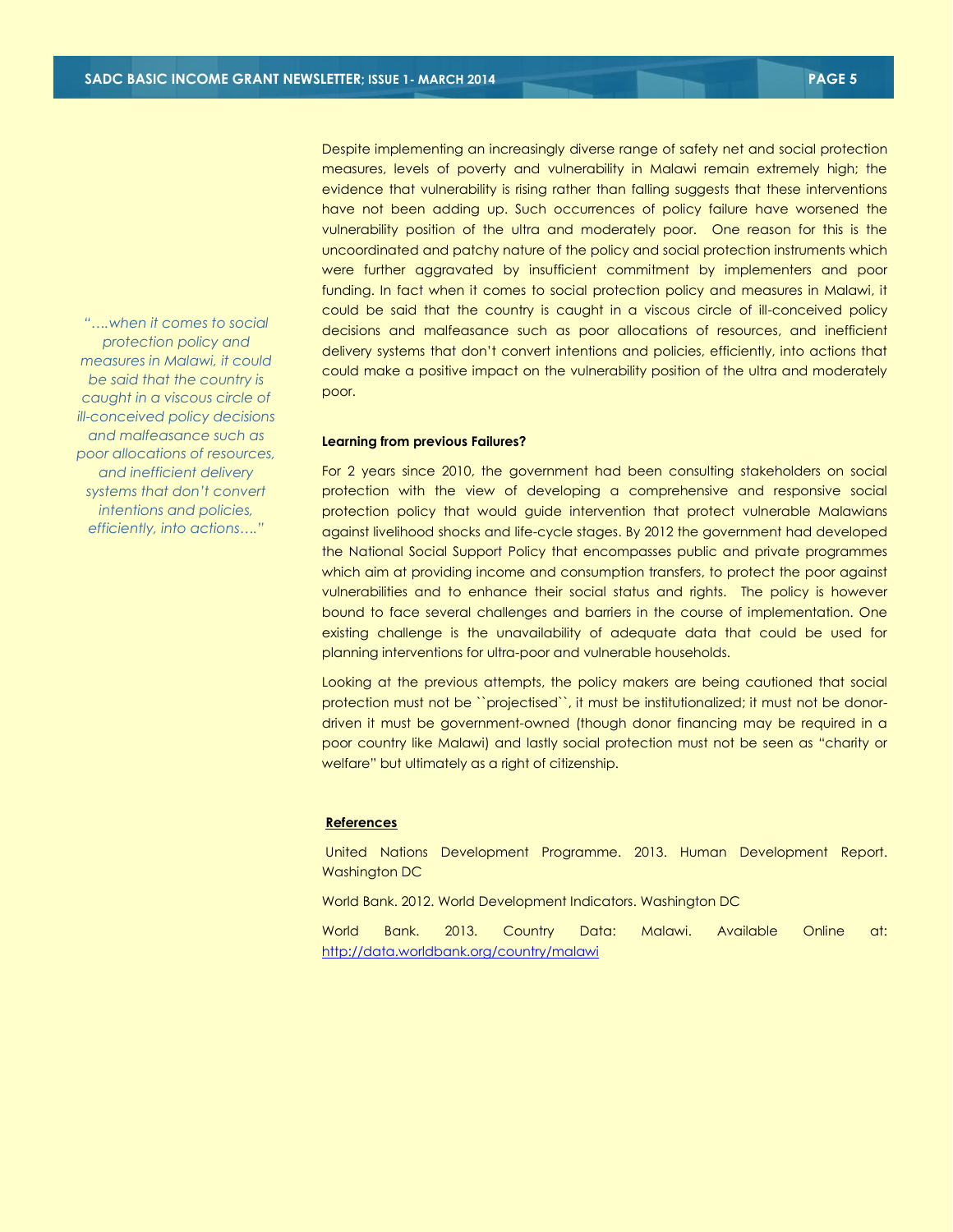### **How to avoid the resource curse and promote local economic development**

#### **By Marianne S. Ulriksen**

Many African countries have, or are about to have, access to natural resource wealth. The assumption is that wealth from resources should benefit the country as a whole. Yet access to natural resources such as oil, gas and minerals can be accompanied by a resource curse, where local markets are distorted and corrupt behaviour seeps out the country's wealth.

Too many countries experience extreme levels of corruption and misuse of funds while broad-based developments, especially in rural areas, are inadequate and many people are poor. This is a persistent predicament in many African contexts. Breaking this cycle requires radical changes, and what follows is a radical but plausible proposal which I hope can stimulate a constructive debate.

#### **The idea: Taxable basic income grant to all citizens funded by resource wealth**

The idea is simple: if a country has access to resource wealth – why not share it directly with the citizens? This has been done successfully elsewhere in the world:

#### **It can be done: natural resource funded income grants**

*Iran:*

The Iranian government distributes parts of its oil revenue to the Iranian population. As Iran has a large informal economy, the authorities decided that the only workable way to reach the broader population, including the poorest, was to pay a universal, rather than a means-tested, cash benefit.

#### *Alaska:*

A portion of the state's oil revenue is deposited into a sovereign wealth fund, and each year a portion of the returns to that fund are distributed to the Alaskans. The size of the payment is based on the average returns to the fund over a five-year period. Alaska is the most economically equal state in the USA.

(Van Parijs, P. 2013. The Universal Basic Income: Why utopian thinking matters, and how sociologists can contribute to it. *Politics & Society* 41(2):171–182; Murray, M. & Pateman, C. 2012. *Basic Income Worldwide: Horizon of Reform*. Basingstoke: Palgrave Macmillan.)

The idea is that part of the central government's resource revenue could be paid directly to citizens as a small basic income grant – cash transfer – no matter a person's income, ability or work situation. That is, the grant is universal. However, in return, each citizen must pay parts of the grant, and other income, to the local government in tax. This builds administrative capacity and allows for local initiatives and investments with a direct oversight position of the citizens.

#### **Why a direct grant to citizens?**

It is manifestly evident in countries such as Nigeria and Angola that resource wealth is greedily being accessed and consumed by elites with limited impact on the ground. There is no reason to believe that citizens will spend their grant any worse than centrally placed, and often corrupt, politicians and bureaucrats.



*Dr. Marianne S. Ulriksen is a political scientist with a PhD from the University of Aarhus in Denmark. Her primary research fields include: comparative politics, political economy of welfare policy development, social protection, social policy financing & domestic revenue generation, class analysis, and studies on poverty & inequality. Most of her research is based on historical and comparative country studies in Southern Africa, though she has also published articles based on single-case studies as well cross country statistical analyses. Since 2000, Marianne has lived and worked in the following countries in Africa: Tanzania, Namibia, Nigeria, Botswana and South Africa. Marianne is affiliated to the Centre for Social Development in Africa which is based at the University of Johannesburg, although she currently resides in Dar es Salaam, Tanzania.*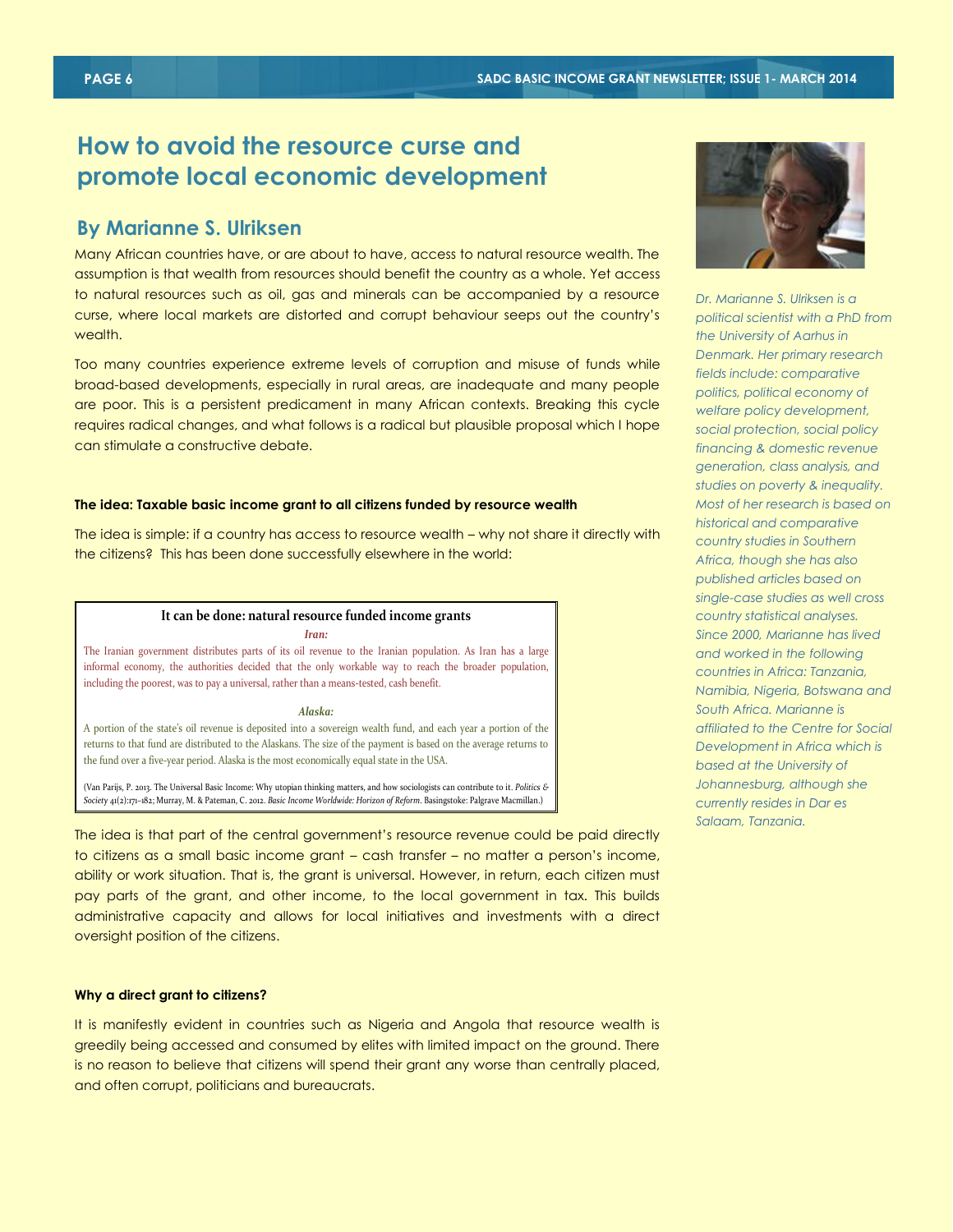In fact, research shows that cash transfers given directly to citizens are usually spent well – on food, clothes, transport, schooling, medicine, savings, job search and income generating activities (*There is substantial and growing evidence for this across developing countries; for South Africa alone, key reports include: Devereux et al 2011, Neves, D et al 2009. Samson, M et al 2004)*. Grants can provide people with a regular income that allow them to take the risk of extra investments needed for improving skills or acquiring products useable in business or for a less strenuous daily life. Grants may in turn also increase local consumption – particularly in cash constrained areas.

#### **Why universal grants?**

In many African countries the majority of people are poor and bureaucratic administrative capacities weak. Universal grants are cheaper and simpler to administer than targeted grants, which are paid to people below a defined income threshold. Of equal importance: universal grants do not stigmatise grant recipients but instead – as everyone receives a grant – emphasise equal treatment and thus offer the possibility of enhancing social cohesion.

#### **Why taxable? Why to local government?**

Research shows that the need to collect taxation has strong capacity and accountability building effects. Simply: taxation can improve responsible and efficient spending. Often local governments are under-resourced and have weak capacity. By giving local administrations the ability to collect tax revenue from grant recipients – that is all citizens in the local area – the link between the state and its citizens become a direct relationship forcing local governments to show good use of the collected funds. This also constitutes indirect funding from central to local government with citizens as the crucial intermediate – citizens wants to see 'their money' being spent well. This is why the seemingly cumbersome solution of taxing is important.

As everyone will receive grants, everyone is liable to pay tax and therefore need to register – no tax registration, no grant. Therefore, assuming that citizens want to receive the grant there is an obvious incentive to report earnings which may help formalise informal activities. Registration of citizens through the grant-taxation system can also assist in the implementation of other important developmental areas such as voter registration and building of health insurance funds.

#### **On revenue and affordability**

It is often claimed that universal grants are too expensive for poor developing countries. However, nominally small universal grants will take up only a small share of government budgets. In addition, the idea here is that the grants will be funded through revenue from resource wealth. A challenge for governments is to encourage private sector exploration and extraction of natural resource while also ensuring a fair share of the revenue. This has been done successfully in Botswana.

*"….a taxable grant has the potential of improving well-being, encouraging activity in many poor and cash constrained areas, building relationships between citizens and the local government, enhancing administrative capacity and promoting local development. What's stopping us?"*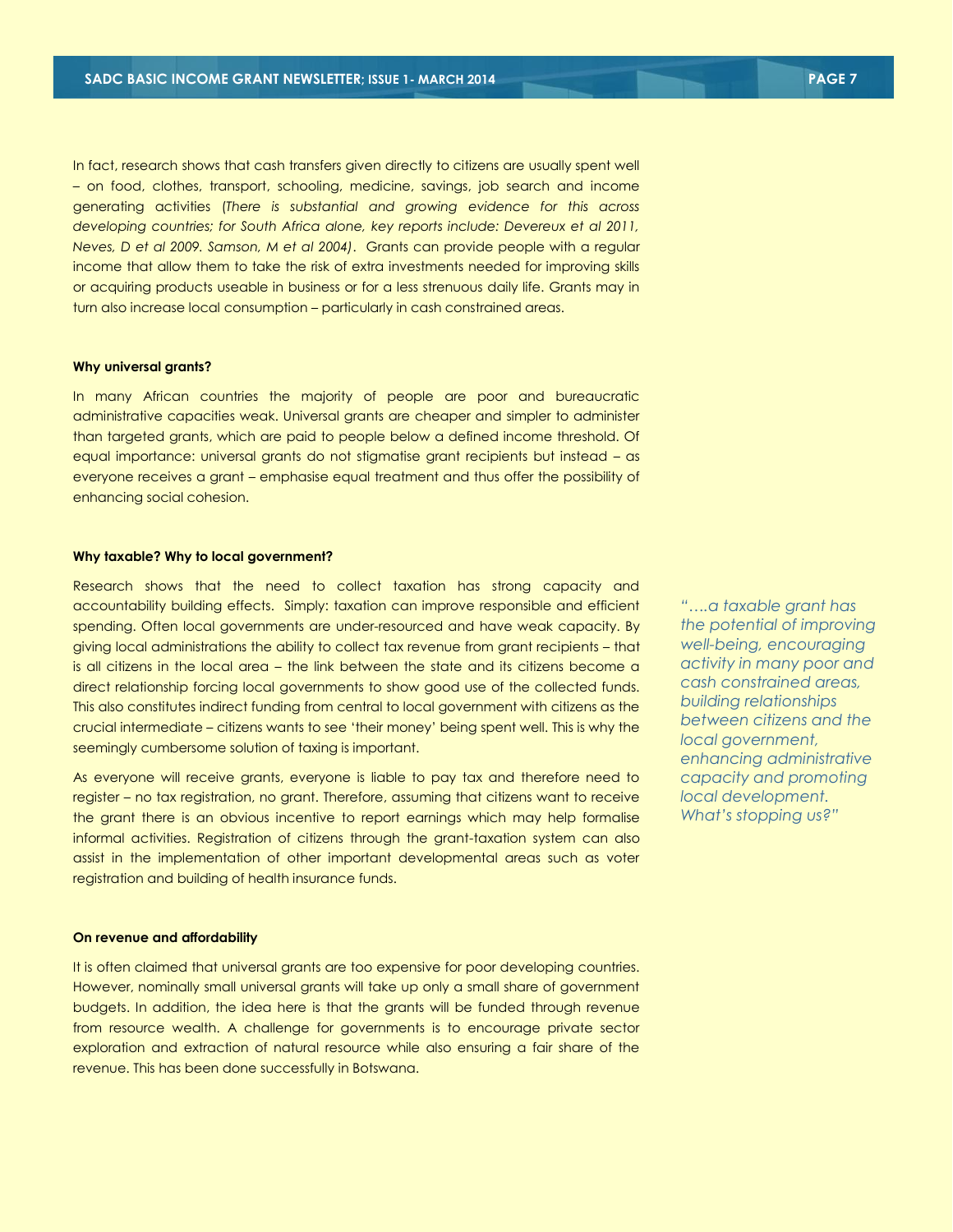**Do governments dare?**

Arguments against this kind of programme tend to be of three types: (1) The fear that citizens might not use the money responsibly; research has shown this to be largely unfounded. (2) Institutional weakness will slow or block smooth delivery of the programme; however, part of the benefits of this idea is to build institutions by offering a space where citizens can demand accountability from the institutions using their money. Also, universal transfers and universal taxation are far less complicated than targeted programmes. (3) Central governments may be worried about losing control; however, giving grants to citizens may be seen as a very popular political move, which will strengthen political support for governments. I believe that a taxable grant has the potential of improving wellbeing, encouraging activity in many poor and cash constrained areas, building relationships between citizens and the local government, enhancing administrative capacity and promoting local development. What's stopping us?

*The views presented in this brief is that of the author and are not the official position of the CSDA or the University of Johannesburg*

#### **References**

Devereux, S et al. 2011. *Child Support Grant Evaluation 2010: Qualitative Research Report*. Pretoria: Department of Social Development

Neves, D et al. 2009. *The Use and Effectiveness of social grants in South Africa*. Cape Town: FinMark Trust, PLASS, EPRI

Samson, M et al. 2004. *The social and economic impact of South Africa's Social Security System*. Cape Town: EPRI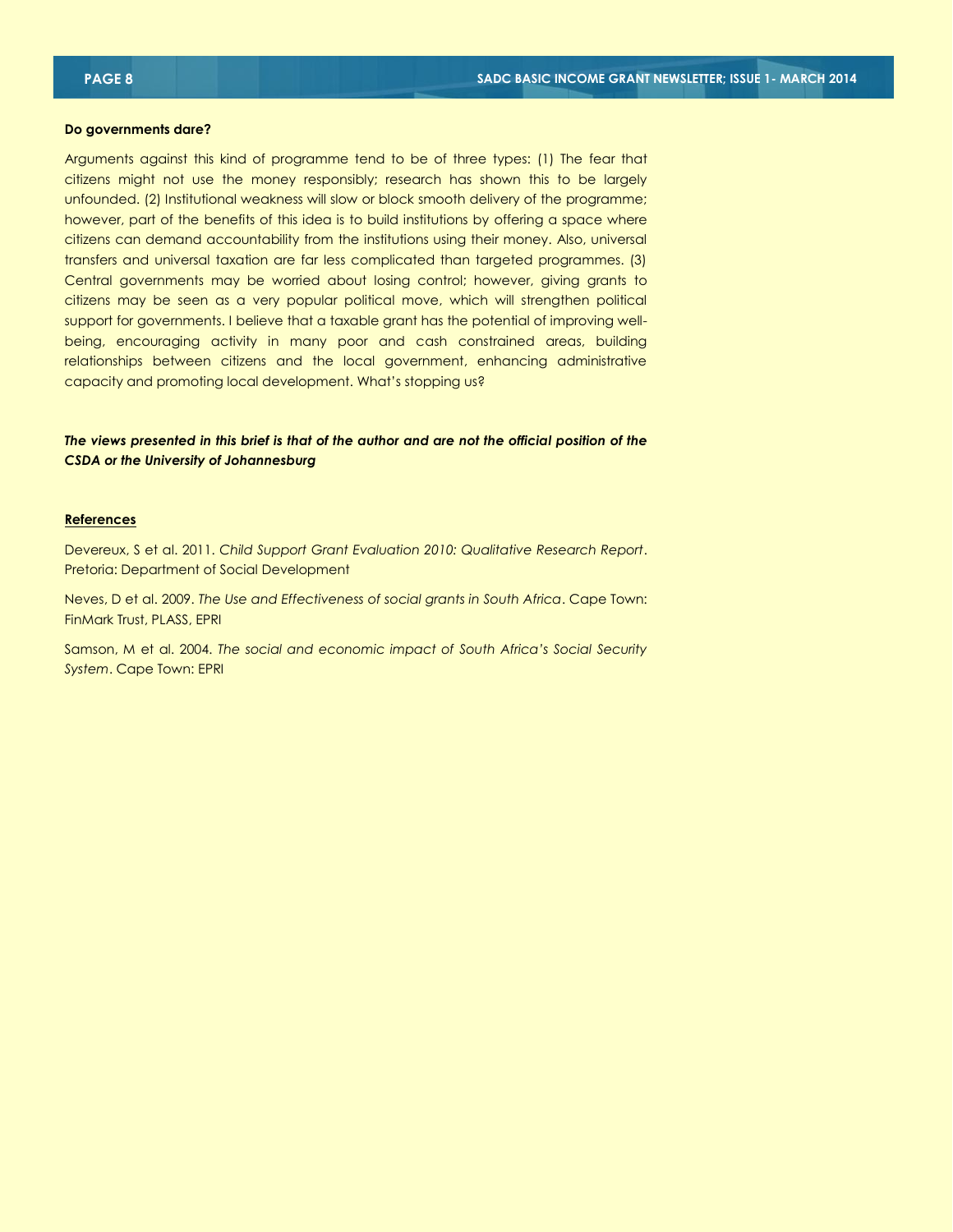### **Feasibility of the SADC Basic Income Grant,**

#### **By Taku Fundira**

The overall objective of this analysis is to demonstrate, based on economic analysis, the costs involved in introducing and institutionalising a SADC-wide Basic Income Grant (SADC BIG) that is wholly or predominately funded through the extractive industries to promote economic justice, reduce poverty and inequality, and stimulate human and economic integration and development in the region.

The analysis aims to identify the size of a BIG grant that would be feasible or acceptable in terms of cost and affordability. Through the different scenarios analysed, we aim to show that the SADC BIG idea is affordable and can, over time, be scaled up.

#### **Methodology**

Five scenarios are analysed to establish both the individual countries' affordability for a BIG as well as that of the region (SADC). These scenarios were pegged from 33% to 200% of the ILO US\$1/day extreme poverty line. The range is equivalent to between about US\$10 to US\$60 per individual per month. The rationale for this range was to demonstrate cost levels as a proportion of GDP that governments would be more likely to agree to, if the total resources required for such an undertaking are taken into consideration.

#### **Key finding**

A monthly basic income of US\$15 (*This value should be adjusted for inflation based on the 2013 value at the time of roll-out*) paid to all residing in SADC (total population estimate of 297 million) will have a net cost of US\$54.12 billion annually. This translates to about 5.2% of SADC GDP (PPP). Anything above this has the potential to render BIG unaffordable considering that governments have other programmes and priorities that require a portion of the social budget.

#### **Scenario analysis**

As already highlighted, five scenarios were analysed for the purpose of this paper for all 15 SADC countries to demonstrate cost or affordability levels. The proposed amount of US\$15 (Scenario 2) was regarded as the maximum that the majority of the individual countries could afford if the cost of a BIG is limited to the 3%-5% of GDP threshold. This amount was calculated as about a half of the ILO extreme poverty line of US\$1 per day.

A look at scenario 1 (based on about US\$10 per individual per month) would on average cost the SADC states approximately 3.4% of total SADC GDP. At the current exchange rate of the US dollar to the South African rand (ZAR), this would translate to about R100 – an amount that was proposed by the South African BIG Coalition in 2001.

*Mr. Taku Fundira is currently a senior Economist at the Studies in Poverty and Inequality Institute. He is the team leader – SADC BIG and Basic Needs Basket Project;* 

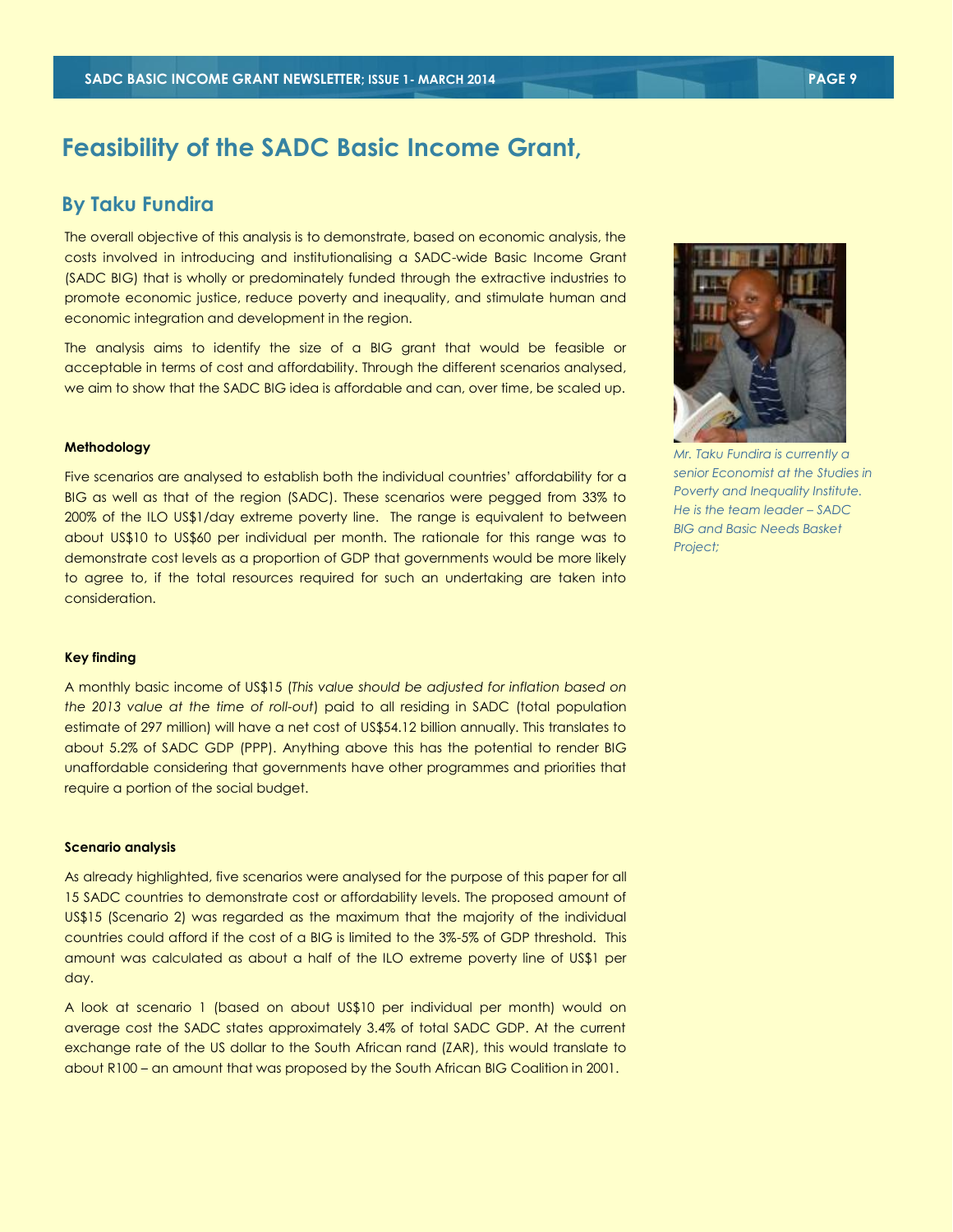At this amount, analysis undertaken for the Taylor Commission (*One of the key proposals of the committee was to introduce a basic income grant (BIG), as a means of providing social security to all and alleviating poverty. The BIG would thus function as a mechanism to include the unemployed and those working in the informal economy in the social security system*) revealed that BIG was affordable and that South Africa's tax structure had the potential to finance the entire cost of the programme without recourse to deficit spending. While this amount could be considered to be too small to make any significant impact, the empirical evidence arising from the Namibian BIG Pilot at Otjivero attests to the rapid impact of such a scheme on a community.

Scenario 2 is proposed as a relatively sufficient amount for the introduction of a universal SADC BIG amounting to, on an individual basis, 50% of the US\$1/day extreme poverty line. However, when considered from a household perspective and assuming that BIG is used as combined income, a household of four will have a total income of US\$2/day. Using this assumption and looking at data from the World Bank Development Indicators, approximately 32.4 million households (129.6 million people) from 9 of the 15 member states could be taken out of destitution by a SADC BIG.

Scenarios 3-5 based on the assumption that anything above 10% of GDP dedicated to a social cash transfer scheme was deemed less likely to receive positive response from governments considering the substantial resources required to fund such a grand scheme. At US\$30 per month (Scenario 3), SADC would have to mobilise about US\$108 billion (10% SADC GDP (PPP)), while this increases to up to US\$216.5 billion (20% SADC GDP (PPP)) under Scenario 5. While the sizes of the grants under these three scenarios will significantly impact the lives of the majority of SADC people living in poverty, economic reality dictates that a campaign for a SADC BIG at such high levels may not necessary achieve the expected goal. However, we do not rule out the possibility of scaling up the proposed US\$15 per individual per month, once the benefits of such a scheme are fully realised.

#### **Full report will be made available on our website on 14 March 2014**

#### **References**

Samson, M. et al. 2001. *The fiscal impact of a basic income grant in South Africa. Submitted to the Committee of Inquiry for Comprehensive Social Security*. Cape Town: EPRI.

*"….approximately 32.4 million households (129.6 million people) from 9 of the 15 member states could be taken out of destitution by a SADC BIG."*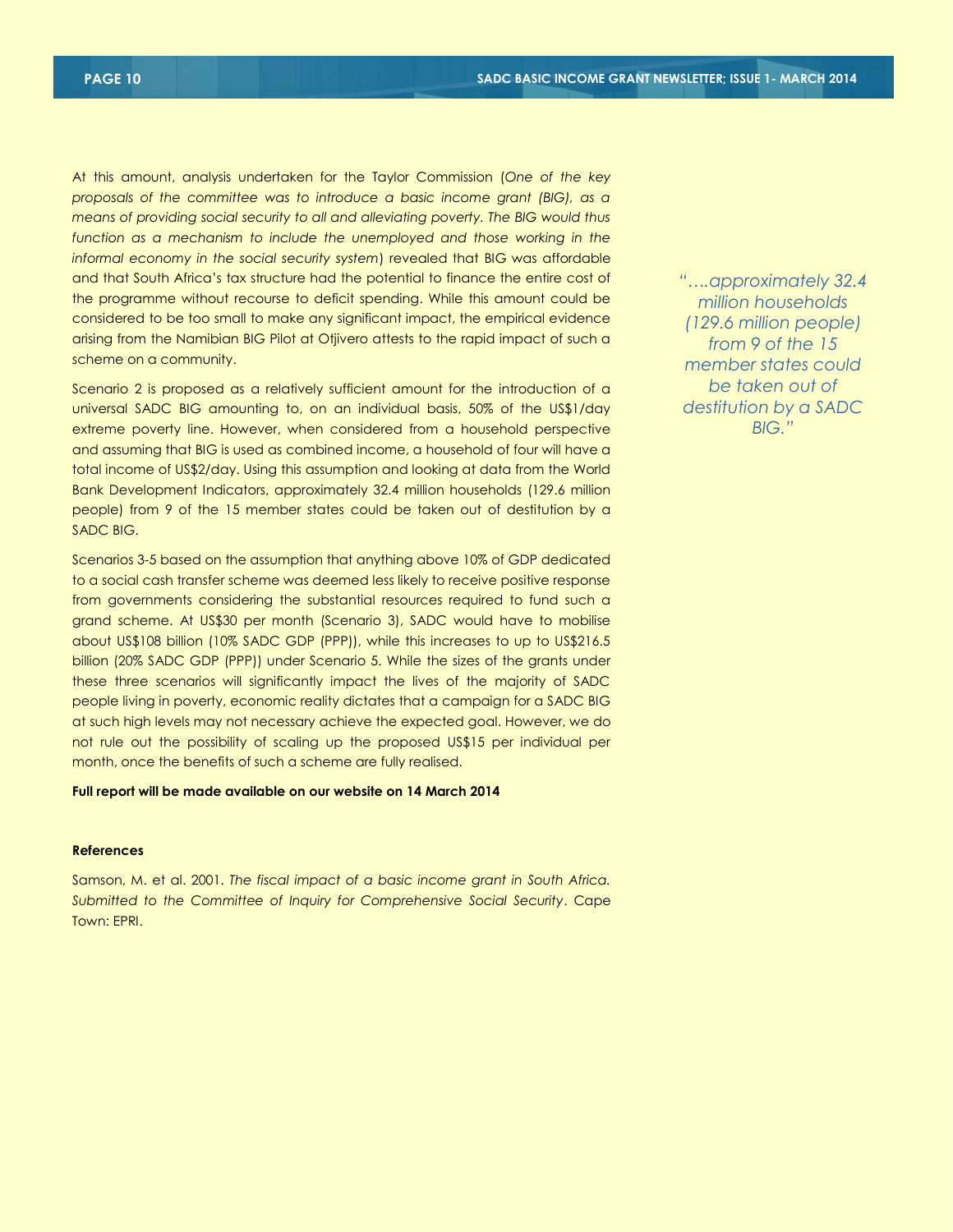### **Sovereign Wealth Fund: Option for a SADC BIG**

#### **By Thabileng Mothabi**

#### **Introduction**

Despite the numerous false starts, sovereign wealth funds are particularly relevant to Southern Africa as resource-funded SWFs present a potentially viable strategy for the funding and implementation of a Basic Income Grant (BIG) at a SADC level. A BIG is best understood as an unconditional and universal cash transfer or grant available to all residents, thereby purposely avoiding means-testing with its implicit stigmatizing notion of 'deserving' poor.

#### **Basic Income Grant and Progressive Tax**

Many argue that as a dependable source of regular income, a BIG has the transformative ability to provide a much needed lifeline to those living in extreme poverty, affording many Africans a renewed sense of hope and dignity. Funded through the fiscus, it could also address some of the issues related to income inequality. Paid to all residents, the value of the BIG could be clawed back from higher income earners through the tax system. Although this fact is often forgotten and purposely overlooked, it is opportune to point out that social protection is in fact a right and is contained in many regional and international instruments and treaties. It must be said that historically, those that often oppose the concept of a BIG state its apparent high cost as a reason for its impracticality.

#### **Basic Income Grant and Sovereign Wealth Fund**

However, if funded by a resource-funded regional SWF, the implementation of a BIG seems to be not only financially viable, but also a prudent utilization of the revenues of a SWF. What better investment than investing directly in the people? In addition, it is often stated that the cost of not acting against the dire poverty and inequality that plagues the African continent is significantly higher and much more devastating with the victims rapidly increasing in number and level of discontent.

For SADC a regional BIG financed by a regional SWF represent a matchless opportunity to vault decades of development progress. However, the implementation of a regional SWF and a BIG both require political will, without it numerous obstacles appear insurmountable. Furthermore, without the requisite political will, SWFs, just like previous attempts at development, will simply disintegrate into a case of 'old wine in new bottles'. Therefore, as with most issue affecting the developing world, reform is required in the hearts and minds of politicians and the elite.



*Mr. Thabileng Mothabi is a researcher at the Studies in Poverty and Inequality Institute and also Secretariat Coordinator for the SADC BIG Coalition.*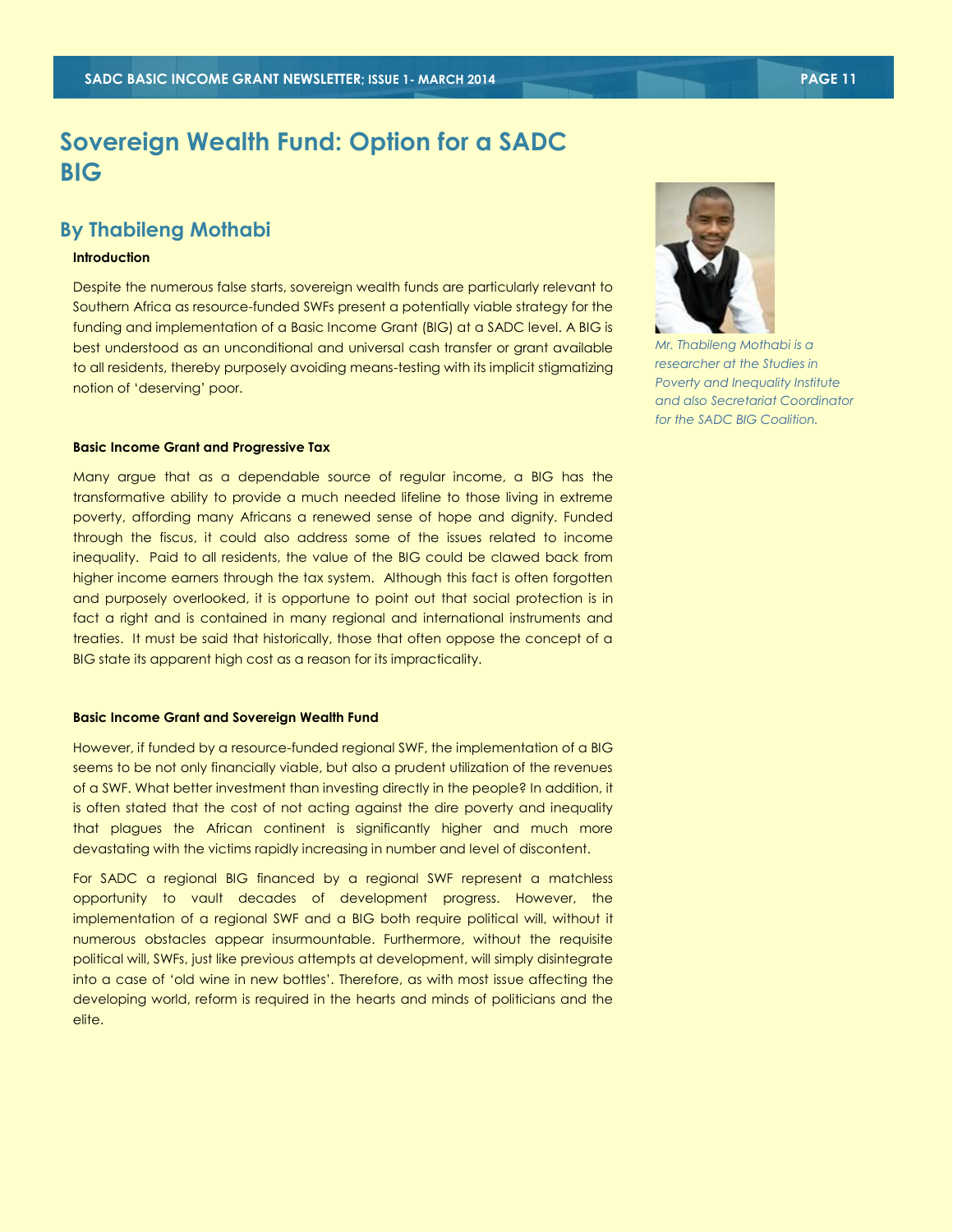

*Ms. Hannah Dawson is Senior Researcher and Research Manager at the Studies in Poverty and Inequality Institute. She is the project-leader and manager of the socio-economic rights monitoring tool project which aims to develop indicators to track progressive realisation of* 

### **How to dismantle a ticking time bomb? Policy solutions of a volatile South Africa, By Hannah Dawson**

Poverty, unemployment and growing inequality remain South Africa's greatest challenges in undoing the legacy of Apartheid. The 'triple challenge' has revealed itself increasingly in ongoing protest and strike action. Militant local protests are a frequent occurrence across South Africa with aggrieved residents protesting against poverty, corruption, joblessness and inadequate and uneven provision of public goods and services. 2012 saw an explosive strike wave in both the mining and agriculture sectors, with strikers at the Marikana mine demanding monthly pay of R12 500. The strike resulted in the killing of 34 miners by police. This unrest is significant in that those without work and workers who bear the economic and social burden of the unemployed are taking to the streets. The situation has been described as a 'ticking time bomb' by many. How, given the structural nature of the inequalities in South Africa, should we best go about dismantling this time bomb?

The broader unemployment rate in South Africa that includes 'discouraged workseekers' is 37%. The employment challenge facing South Africa's young people is even greater. The unemployment rate amongst those under the age of 25 years is about 50 percent, accounting for 30 percent of the total unemployed. Many youth have never worked and come from families of multi-generational unemployment.

The positive correlation between growth and employment in South Africa has weakened since the 1970s as a result of a complex array of factors. A robust debate exists on the causes and solutions of this 'jobless growth' and accompanying employment crisis. Certain views emphasise that the post-apartheid period has seen growing financialisation and the internationalisation of the economy, a declining wage share of GDP and the absence of any serious reinvestment in the economy (Ashman & Fine, 2013; Reddy, 2014). Neo-classical economists, however, argue productivity is falling and labour costs are increasing which in turn makes investors avoid South Africa. Other factors that have been identified further include competition from cheap imports the post - 1994 liberalisation of the economy and economic and regulatory pressures pushing employers towards industries which are increasingly mechanized and require skilled over unskilled labour (CDE, 2010).

50% of South Africa's work force earned less than R3 030 per month in 2011. As demonstrated by the striking mineworkers at Marikana demanding R12 500 – the social and economic burden of mass joblessness is falling on the shoulders of the working poor. Steinberg (2013) describes this situation as 'redistributing from the poor to the very poor'.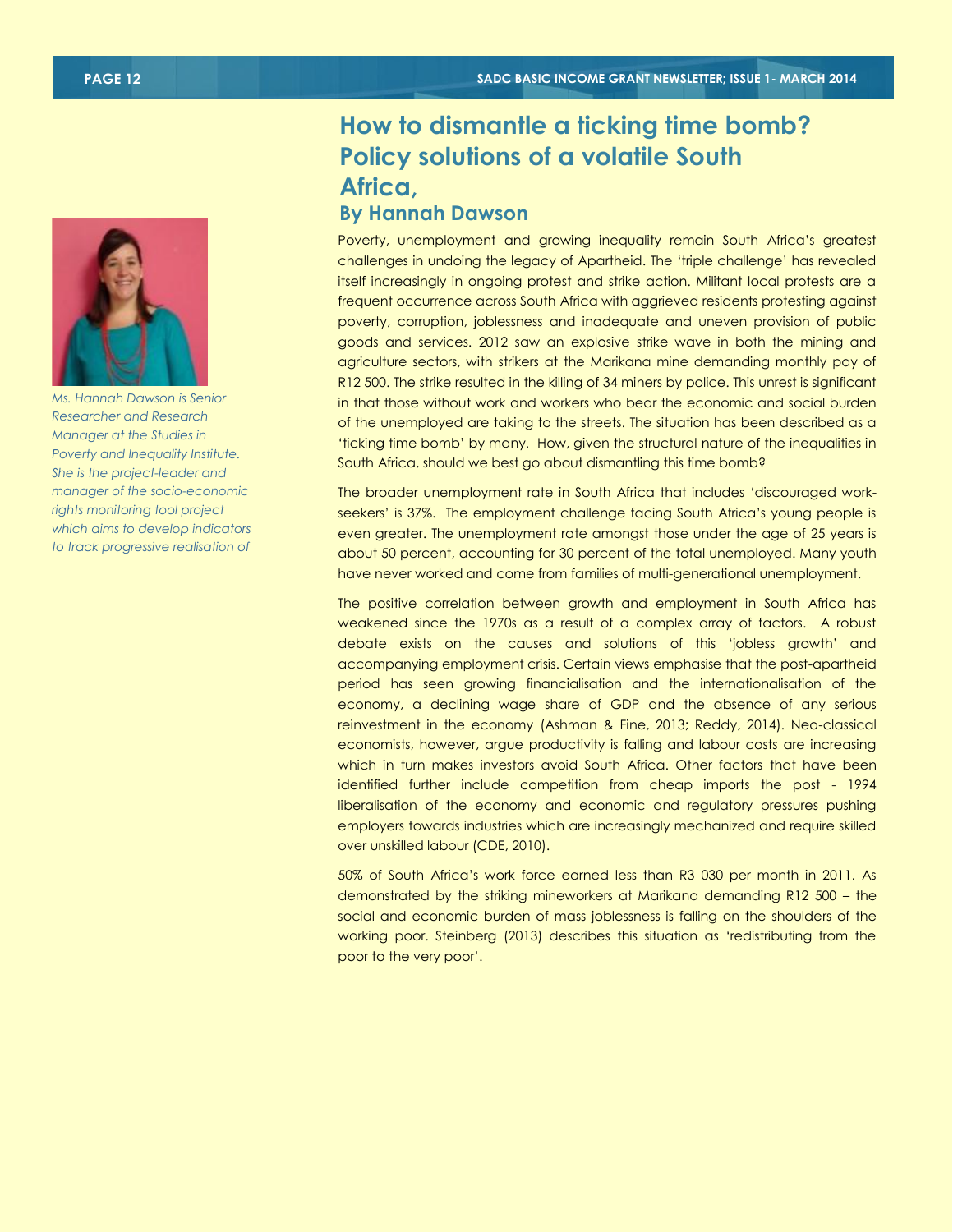There is no silver bullet to bring about more equitable economic growth to solve the triple challenge. We need to stop pretending that we will achieve full employment and rather accept that the private economy is going to have to better support the unemployed. Economic growth and the creation of more and better formal sector jobs is essential but must occur alongside other strategies. Recent research by Studies in Poverty and Inequality Institute (SPII) has explored a combination of the setting of a national 'living' minimum wage, providing a basic income grant to all adults and strengthening the informal sector as strategies for ensuring more equitable economic growth and boosting the economy.

The setting of a national minimum wage tied to a decent living level will protect all low-paid workers. It will also aid a reduction in wage inequality which has risen in the post-apartheid period (Reddy, 2014), as shown in Brazil.

South Africa's social grant system prioritises the elderly, disabled and children. There is significant evidence to show that the current levels of poverty would have been starkly worse in the absence of such a roll out of cash grants (Liebbrandt et al., 2010). The current system excludes all unemployed working age people. A universal basic income grant would not only lessen the burden on those who have jobs, but help kick-start bottom-up economic activity. Evidence from across the world has shown that cash circulating from social grants is able to stimulate economic inclusion from below.

Friedman (2014) argues that the debate over creating jobs often expresses a prejudice - that 'real work' only happens in the formal economy, while in fact the majority of South Africans are active in the informal economy selling fruit, fixing cars and running hair salons. These activities (alongside social grants) are the dominant survival strategy for the poor. Instead of criminalising this sector, as witnessed in the confiscation of goods of informal traders in Johannesburg (despite a court order preventing such confiscation), we need to support and strengthen it to develop pathways to link people who are marginalised from the mainstream economy into sustainable livelihoods.

With the deep social and economic crises facing South Africa, more social and political unrest can be expected. A national minimum wage, a basic income grant and strengthening the informal economy are all strategies which when combined with appropriate macro-economic and industrial policy can bring about more inclusive growth. The coming national elections provide an opportunity for candidates to commit themselves to these and other concrete solutions for inclusive growth.

*This was an opinion edited piece prepared for the Ford Foundation/ OECD workshop on inclusive growth in New York, 27 Feb 2014*

#### **References**

Ashman, S. & Fine, B. (2013), '*The meaning of Marikana', Global Labour* Column, No. 28, March 2013

CDE, (2010), *A fresh look at unemployment. A conversation amongst experts*, Centre for Development and Enterprise Report, Johannesburg.

Friedman, S., (2014), '*Parties trot out the same old jobs fantasy'*, Business Day, 22 January 2014.

Liebbrandt et al., (2010), "*Trends in South African Income Distribution and Poverty since the Fall of Apartheid*", OECD Social, Employment and Migration Working Paper, No. 101.

Reddy, N., (2014), *Wages, profits and unemployment in post-apartheid South Africa*, Alternative Information and Development Centre, Cape Town.

*"Recent research by Studies in Poverty and Inequality Institute (SPII) has explored a combination of the setting of a national 'living' minimum wage, providing a basic income grant to all adults and strengthening the informal sector as strategies for ensuring more equitable economic growth and boosting the economy."*